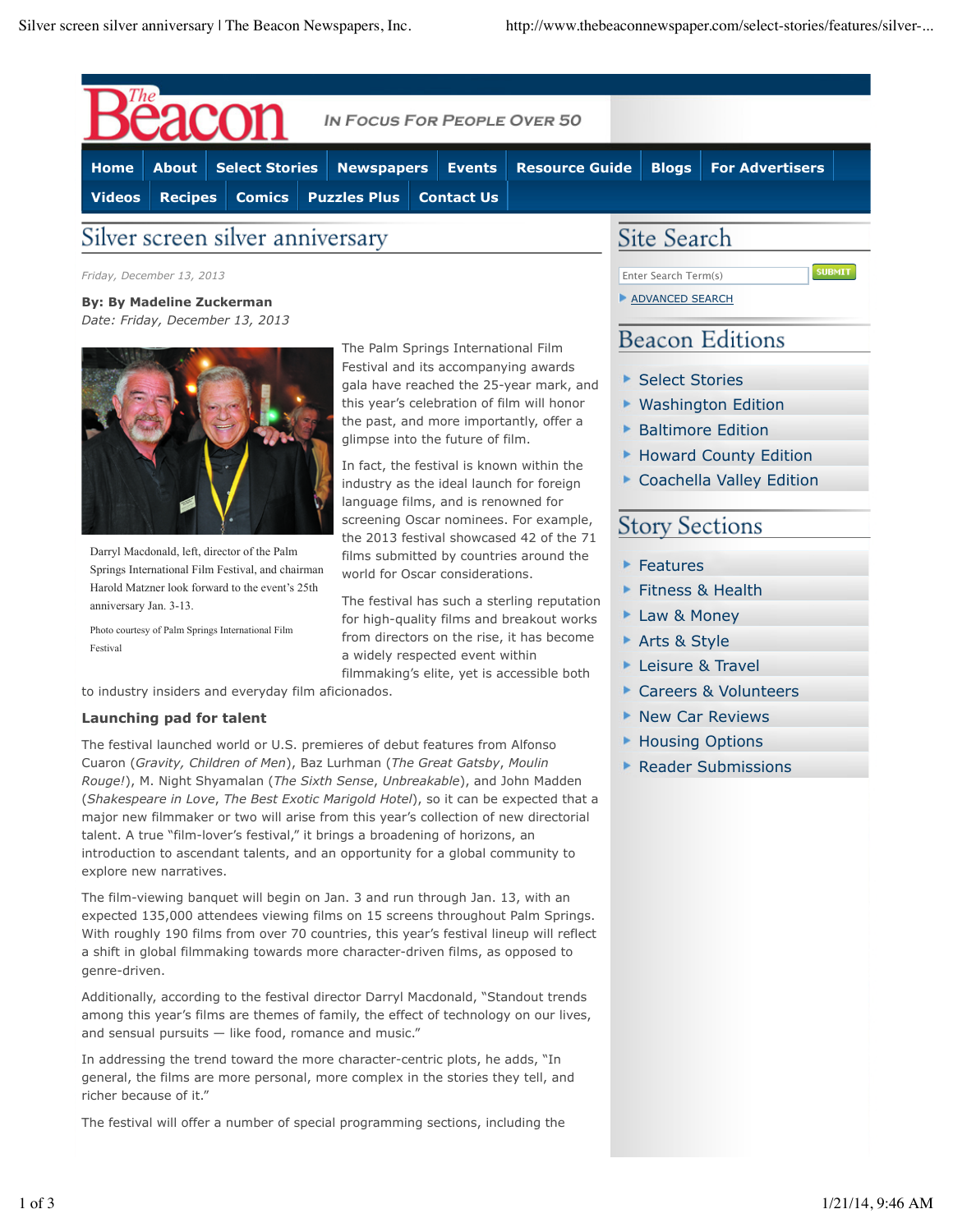opening and closing night gala screenings, special presentations of great new films of special distinction (with each accompanied by their creative talents), and gala receptions open to the public.

There will also be "New Voices/New Visions," a competition section featuring 10 to 12 exceptional new filmmakers and their films, each marking their U.S. premiere at the festival. "Modern Masters" will showcase striking new works from awardwinning and seasoned filmmakers working at the peak of their craft.

"Awards Buzz" is a broad selection of the strongest new films vying for this year's Best Foreign Language Film Oscar. "Ciné Latino" is the screening of two dozen hot, new films hailing from Spanish- and Portuguese-speaking countries, including recent award winners and bright new lights in the Ibero-American film world.

"True Stories" is a 30-film showcase of the best new documentaries from the world over. "World Cinema Now" is a sweeping overview of international cinema, featuring premieres, directorial debuts, and major award winners from this year's festival circuit. It is the festival's largest programming section, featuring over 90 new and celebrated works from a wide range of countries.

### **Anniversary showcase**

And finally, in a celebration of the festival's 25th anniversary, "Deja View" will be a special programming section that showcases the festival's discoveries and new talent it has introduced to American audiences over the past two-and-a-half decades. The series will include a selection of films that were launched at the festival, won the Audience Award for Most Popular Film, and went on to win the Oscar for Best Foreign Language Film.

The showcase will also include debut films by directors whose now-brilliant careers were helped by the launch of their first films at the festival. The centerpiece of this celebration of 25 years of movie magic will be a free, outdoor screening of the festival's first winner of the Audience Award for most popular film, which then went on to win the Oscar for Best Foreign Film in 1990: *Cinema Paradiso*.

### **Awards gala**

Just as exciting as the festival is its awards gala scheduled for Saturday, Jan. 4 at the Palm Springs Convention Center. Chaired by long-standing Gala Chairman James R. Houston, it will be produced by Richard DeSantis, who has produced the gala for the last decade. This year's gala again will feature an impressive 110-foot-long red carpet, with major media outlets from across the country and around the world represented.

And, according to Harold Matzner, Chairman of the Palm Springs International Film Festival, "This is the largest revenue-grossing production of any event in the desert, generating \$2.2 million."

The gala's high profile makes it a highly sought-after ticket. "All the expensive seats were sold out 2½ months prior to the event," Matzner says.

In what could be a foreshadowing of this year's Oscar nominations, this year's festival will bestow the Desert Palm Achievement Award to actress Sandra Bullock for her work in *Gravity* and to actor Matthew McConaughy for *The Dallas Buyers Club,* a true-story film for which he prepared by losing 40 pounds to play HIV-diagnosed Ron Woodroof.

The festival's Career Achievement Award will go to *Nebraska* star Bruce Dern, and acclaimed English director Steve McQueen will receive the Director of the Year Award for *12 Years A Slave*.

Past honorees include Brad Pitt, Leonardo DiCaprio, Cate Blanchette, Bradley Cooper, Ben Affleck, Daniel Day-Lewis, Charlize Theron, Clint Eastwood, Kate Winslet, George Clooney, Octavia Spencer, Sally Field, Colin Firth, Helen Mirren, Halle Berry, Glenn Close, Jennifer Lawrence, Amy Adams, Sean Penn, Nicole